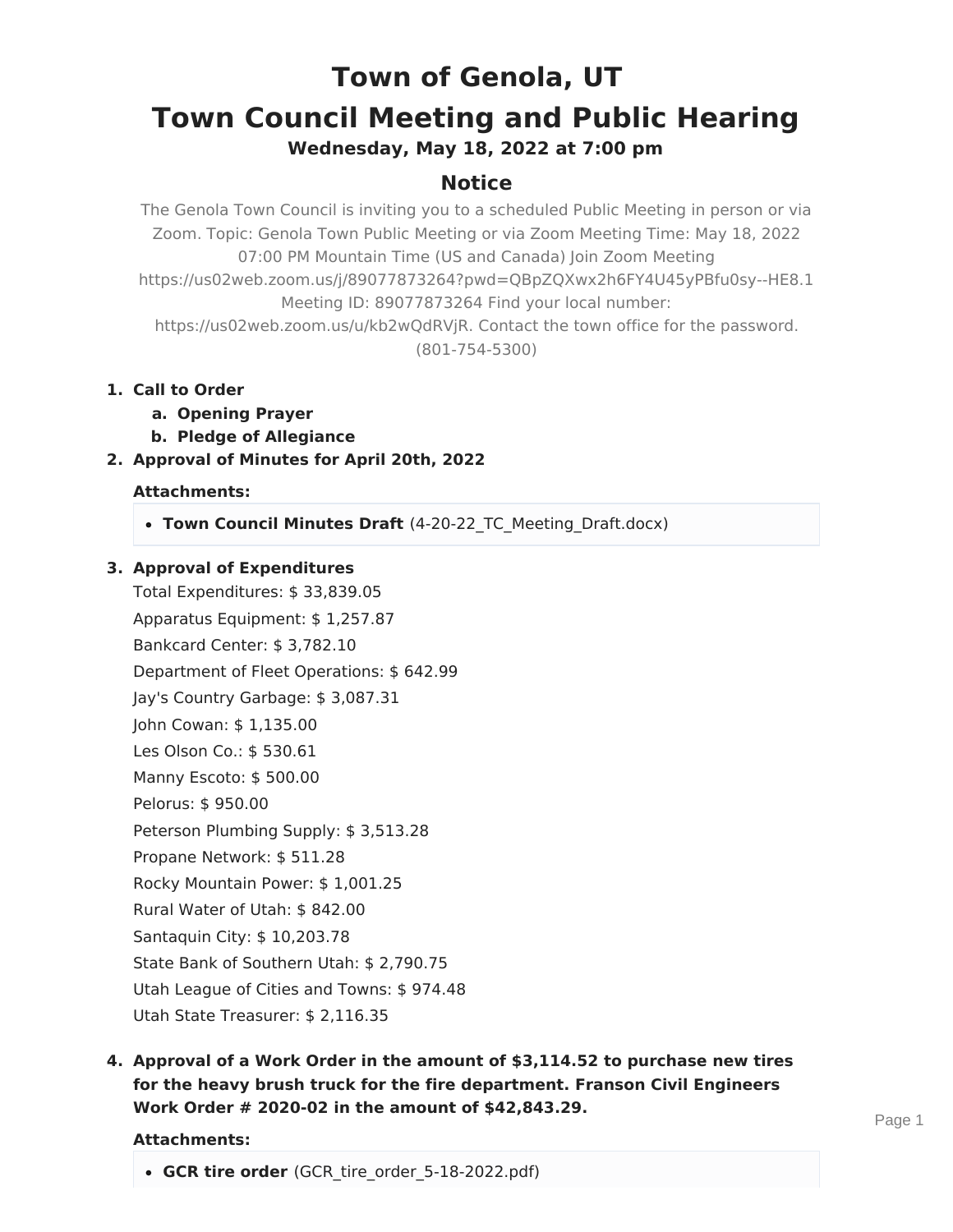## **5. Commission & Staff Reports**

Police Chief Report

Fire Chief Report

Planning Commission Report

#### **Attachments:**

- **Police Report** (April\_Month\_End\_Report\_\_Genola.pdf)
- Citation Report (April Citations Genola.pdf)
- **Genola City CAD stats** (Genola\_City\_CAD\_Stats\_April\_2022.xlsx)
- **Fire Department CAD stats** (Genola\_FD\_CAD\_Stats\_April\_2022.xlsx)

## **Public Forum**

Audience members may bring any item not on the agenda to the Mayor and Council's attention. Comments will be limited to a maximum of five (5) minutes at the discretion of the Mayor. State Law prohibits the Council from acting on items that do not appear on the agenda.

## **Public Hearing**

**6. Motion to open the public hearing. The purpose of this hearing is to get public input on the amended budget for the fiscal year 2022**

**Attachments:**

- **Amended Budget 2022** (Amended\_Budget\_FY\_2022.pdf)
- **7. Motion to close the public hearing.**
- **8. Motion to open a public hearing. The purpose of this hearing is to get public input for the proposed budget for the fiscal year 2023.**

**Attachments:**

- **Proposed Budget 2023** (Proposed\_Budget\_FY\_2023.pdf)
- **9. Motion to close the public hearing.**

## **Business**

**10. Discussion and possible action on approving a contract with Fireworks West for the fireworks at the Town Celebration.**

#### **Attachments:**

**Fireworks Contract** (Contract\_2022\_Fireworks.pdf)

Page 2

**11. Discussion and possible action on improvements to the announcer stand and a**